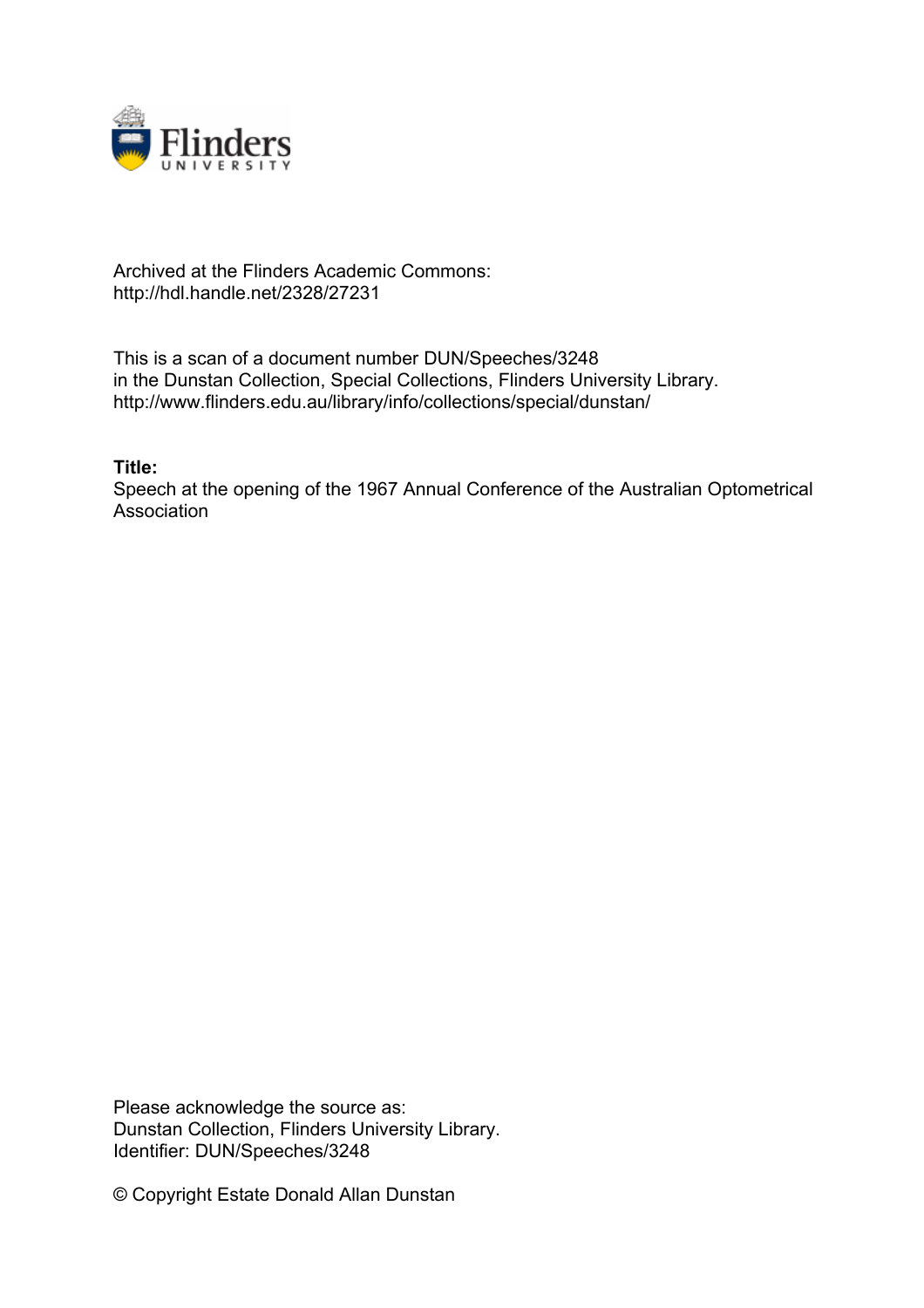. 1 NOTICE FROM YOUR CONFERENCE PROGRAMME THAT YOU ARE TO HAVE LECTURES AND DISCUSSIONS ON. A NUMBER OF IMPORTANT TOPICS. I TRUST THAT THESE LECTURES;AND DISCUSSIONS WILL BE OF OUTSTANDING HELP TO YOU ALL AND WILL IN TURN RESULT IN MUCH BENEFIT TO THE CITIZENS WHO WILL CONSULT YOU- IN YOUR PROFESSIONAL PRACTICE.

Dunstan Collection, Special Collections, Flinders University Library.

. THE SERVICE GIVEN BY THE MEMBERS OF YOUR ASSOCIATION IS VERY IMPORTANT TO THE WELLBEING OF THE COMMUNITY. SUCCESS IN MANY FIELDS OF LIFE DEPENDS UPON ADEQUATE EYE-SIGHT, AND IT IS IMPORTANT THAT THE LATEST INFORMATION BE AVAILABLE READILY TO ALL WHO ENGAGE IN PRACTICE AS OPTOMETRISTS.

ASSOCIATION ON ITS CONDUCT 'OF THESE ANNUAL CONGRESSES BECAUSE THEY PROVIDE THE MEANS OF YOUR MEMBERS GATHERING TOGETHER TO EXCHANGE INFORMATION AND TO HAVE LECTURES ON THE LATEST INFORMA-TION AS IT BECOMES AVAILABLE THROUGH SCIENTIFIC RESEARCH.

- . , PAGE 2 .

THEM TO OBTAIN THE LATEST INFORMATION ON SCIENTIFIC ADVANCES IN THE PARTICULAR PROFESSIONS. FOR THAT REASON I COMMEND YOUR

FRIENDS THAN BY SHOWING THEM THE ATTRACTIONS WHICH OUR CITY AND OUR STATE HAVE TO OFFER BOTH TO TOURISTS AND TO PERSONS CONTEM-PLATING TAKING UP RESIDENCE IN OUR STATE. IT IS IMPORTANT THAT PERSONS ENGAGED IN PROFESSIONAL ACTIVITIES SUCH AS YOUR MEMBERS, HAVE THE MEANS AVAILABLE TO

I AM PLEASED TO HAVE THIS OPPORTUNITY TO BE WITH YOU TO OPEN THE ANNUAL CONGRESS OF THE AUSTRALIAN OPTOMETRICAL ASSOCIATION. AND IN DOING SO I EXTEND A VERY HEARTY WELCOME TO THE VISITORS WHO HAVE COME PROM INTERSTATE. WE ARE PLEASED AT ALL TIMES TO WELCOME TO ADELAIDE, VISITORS FROM INTERSTATE AND OVERSEAS, FOR WE KNOW OF NO BETTER WAY OF IMPRESSING OUR

SPEECH BY THE PREMIER. HON. DON DUNSTAN, Q.C., M.P., AT THE OPENING OF THE 1967 ANNUAL CONFERENCE OF THE AUSTRALIAN 28TH OCTOBER OPTOMETRICAL ASSOCIATION. **SATURDAY** 

UR. CHAIRMAN. ETC.

•324-8.